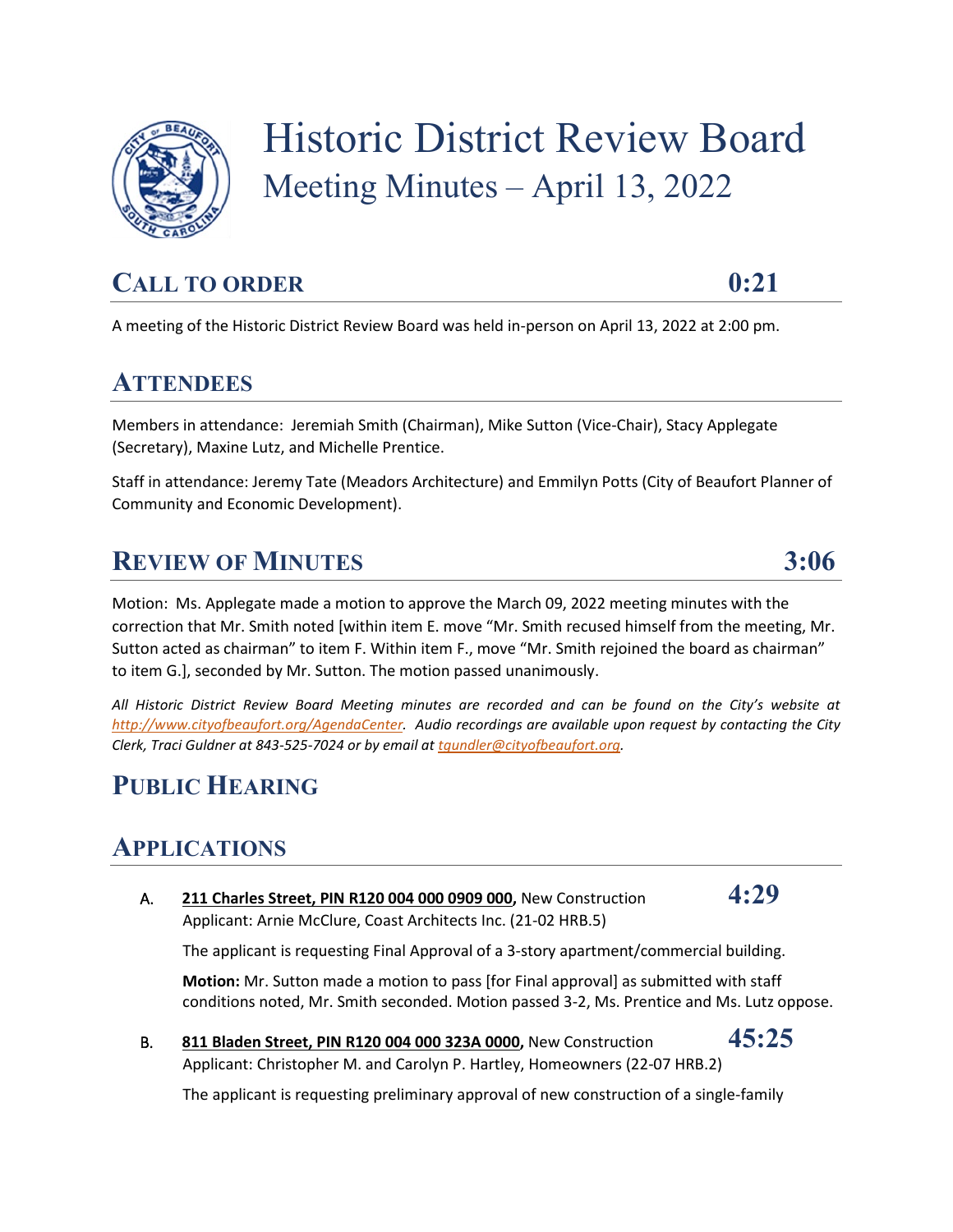residence at 811 Bladen Street.

**Motion:** Ms. Applegate made a motion for Final approval, with staff conditions noted except for number 1, applicant can submit as drawn; Mr. Sutton seconded. The motion passed unanimously.

### C. **808 Washington Street, PIN R120 004 000 0412 0000,** Alterations/Additions **1:05:29**

Mr. Smith recused himself from the board, Mr. Sutton acts as chairman. Applicant: Ronesto Pineda, Allison Ramsey Architects (22-17 HRB.1)

The applicant is requesting final approval for alterations to a contributing structure.

**Motion:** Ms. Applegate made a motion for Final approval with staff conditions noted, including the non-divided shutter recommendation from HBF, Ms. Prentice seconded. The motion passed unanimously (4-0).

D. **1503 Washington Street, PIN R120 004 000 0235 0000,** New Construction **1:33:05** Mr. Smith recused himself and Mr. Sutton continues as chairman.

Applicant: Bill Allison, Allison Ramsey Architects (22-18 HRB.1)

The applicant is requesting final approval for new construction of a single-family residence at 1503 Washington Street.

**Motion:** Mr. Sutton made a motion for final with staff conditions noted, Ms. Prentice seconded. The motion passed unanimously (4-0).

### E. **607 King Street, PIN R120-004-000-1031-0000,** New Construction **1:51:14** Mr. Smith recused himself and Mr. Sutton continues as chairman.

Applicant: Bill Allison, Allison Ramsey Architects (22-14 HRB.1)

The applicant is requesting Preliminary Approval of new construction of a single-family residence at 607 King Street.

**Motion:** Mr. Sutton made a motion that, as far as elevation and height, in a conceptual concept is fine; Ms. Prentice seconded. The motion passed unanimously (4-0).

**Motion:** Mr. Sutton made a motion for Conceptual approval for a building on this lot with staff conditions noted and asks the applicant to restudy the entrance areas of the project as they relate to the elevator placement and things that may be able to narrow that wing of the building inward, Ms. Prentice seconded. The motion passed unanimously.

### F. **609 Hamar Street, PIN R120003 000 0223 0000,** New Construction **2:31:51** Applicant: Tom Michaels (22-11 HRB.1)

Mr. Smith rejoins the board, acting as chairman. The applicant is requesting Conceptual Approval for new construction of two 2-unit houses on a future subdivided lot.

**Motion**: Ms. Applegate made a motion for conceptual with staff conditions noted, with consideration given to the access from the front and possibly the back, Mr. Smith seconded. The motion passed unanimously.